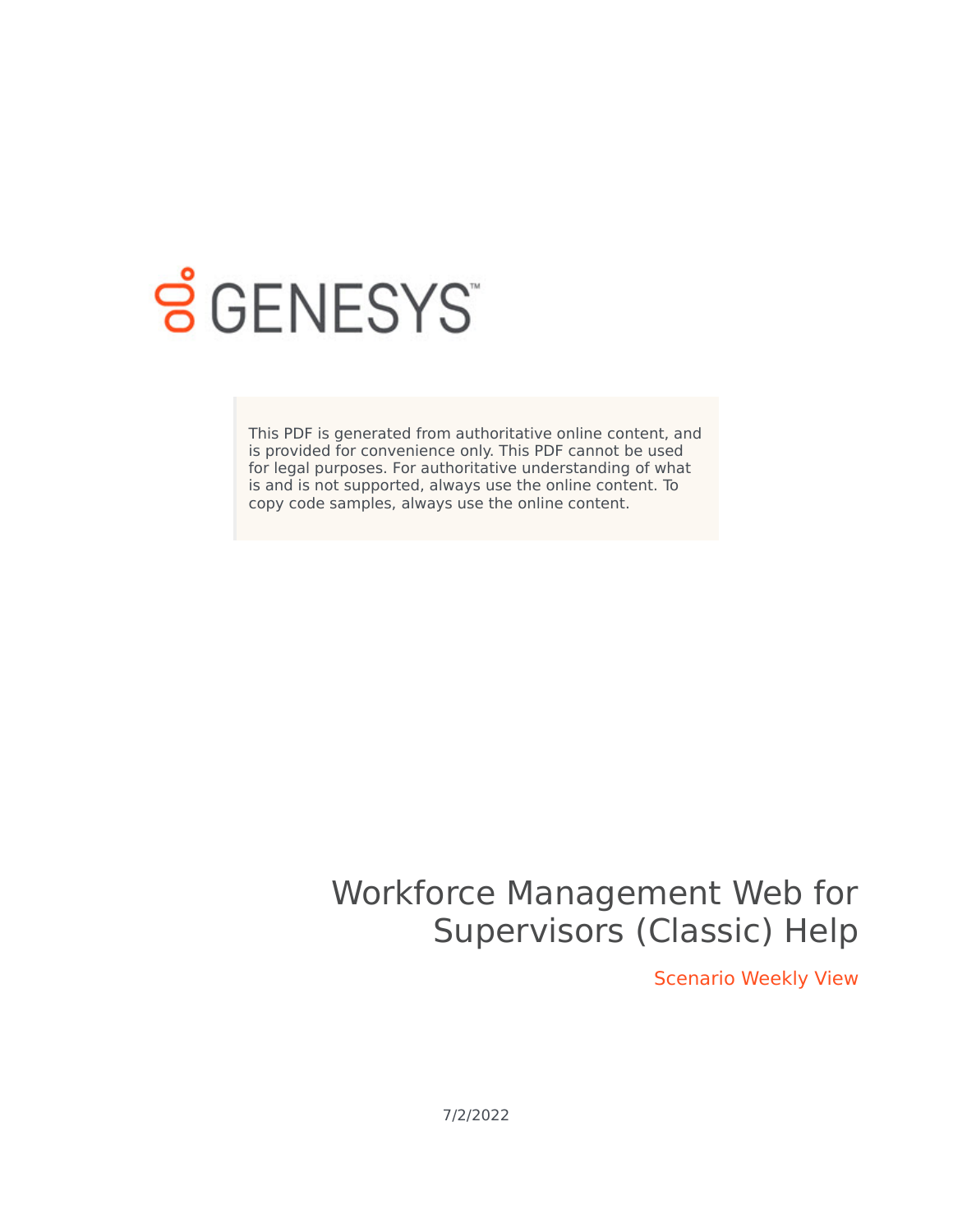## Contents

- 1 [Displaying the view](#page-2-0)
- 2 [Using the table](#page-3-0)
- 3 [Customizing the view](#page-4-0)
	- 3.1 [Show data for](#page-4-1)
	- 3.2 [Mode](#page-4-2)
	- 3.3 [Planning Period mode](#page-4-3)
	- 3.4 [Filter and sort the schedule data](#page-4-4)
- 4 [Finding agents](#page-5-0)
- 5 [Toolbar: Modifying the schedule](#page-5-1)
- 6 [Options dialog](#page-7-0)
- 7 [Schedule filter](#page-8-0)
- 8 [Sorting dialog](#page-8-1)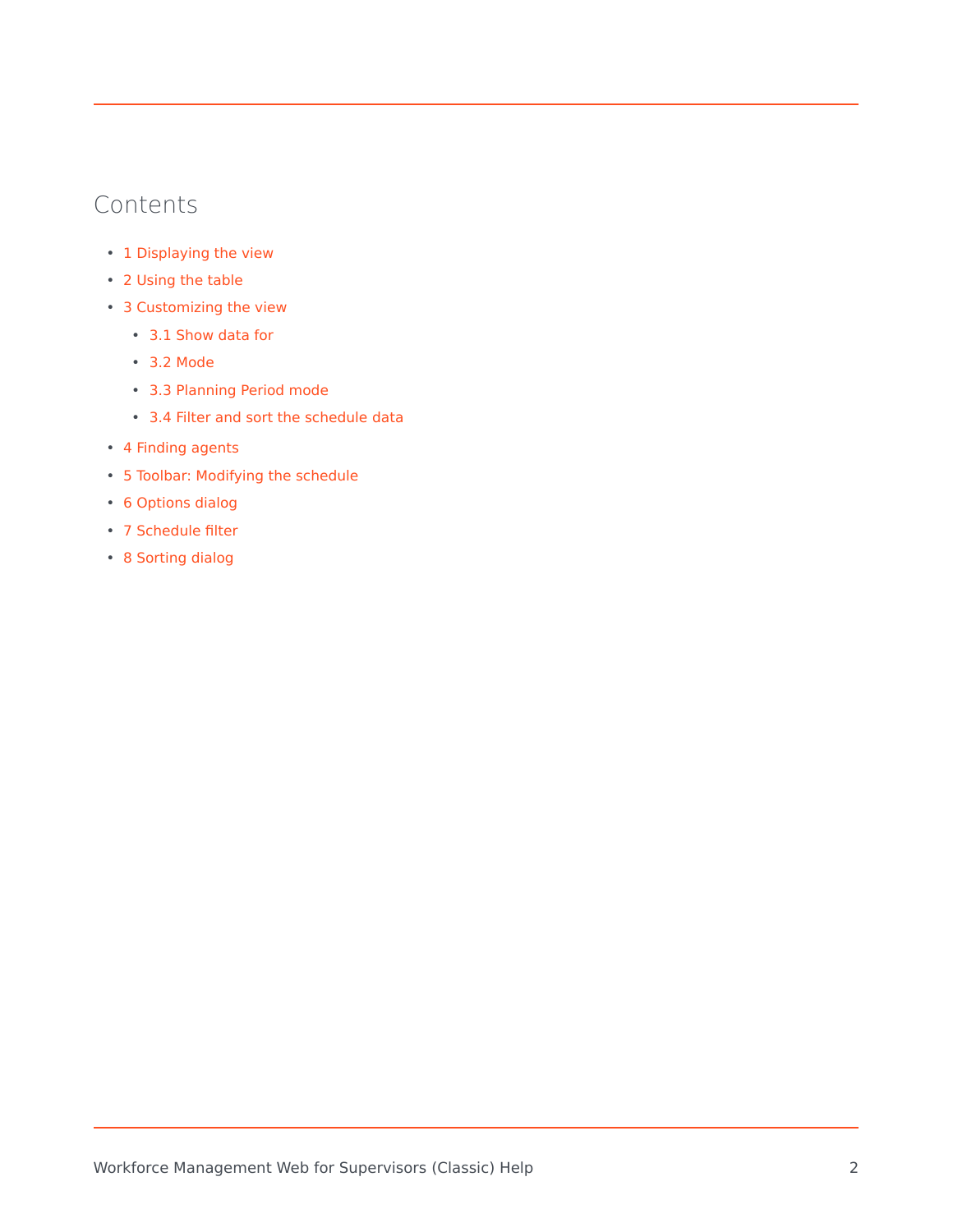Open the view to display a summary table of total paid hours, working start/end times, or shift names.

#### **Related documentation:**

•

The table in the **Scenario Weekly** view shows information for a selected scenario, and for selected agents and/or profiles.

You can select agents under different sites at the same time, but all sites must be within a single business unit.

The toolbar at the top of this view is shown here. See the button descriptions below.

|--|--|--|--|--|--|--|--|--|--|--|--|--|--|--|--|

The **Scenario Weekly** view also enables you to see summary tables of total paid hours, working start/end times, or shift names for your schedule planning period. See Mode for details.

## <span id="page-2-0"></span>Displaying the view

To display the Scenarios view:

- 1. From the **Home** menu on the toolbar, select **Schedule**.
- 2. From the **Schedule** menu on the toolbar, select **Scenarios**. The Schedule Scenarios table appears.
- 3. [Open](/File:WM_851_icon-open.png) a scenario by double-clicking its name in the table list or by selecting its name and clicking **Open** 哆 .

**The scenario's name appears on the toolbar, as a menu.**

To display the open **Scenarios Weekly** view:

- 1. From the **scenario\_name** menu on the toolbar, select **Weekly**.
- 2. On the **Objects** pane, select the appropriate item(s) from either the **Agents** tree (above) or the **Activities** tree (below). WFM then selects matching item(s) from the other tree. **You can expand business units to display their sites and expand sites to display their teams and agents. You can select multiple sites, teams, and agents, but only one business unit. If profile agents were created for this site during schedule building, these profiles appear within a Profiles team.**
- 3. Click **Get data** to populate the **Weekly** view table for the selected agents.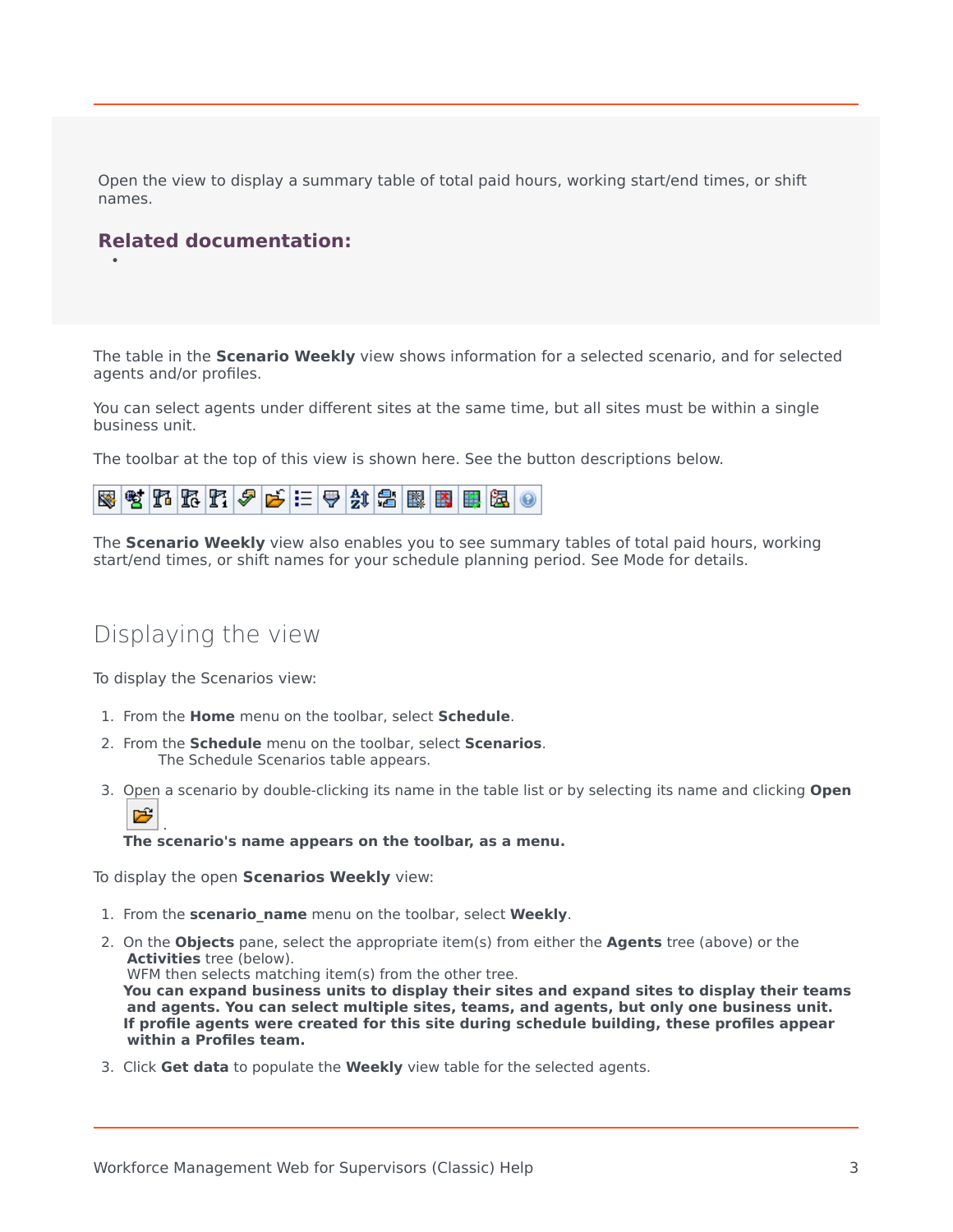## <span id="page-3-0"></span>Using the table

The **Weekly** view table contains rows for each agent or profile that you selected in the **Objects** tree. (If a scroll bar is displayed to the right, you can use it to reveal more agents.)

This table includes the following columns:

| [Expand/Collapse]                    | If in Planning Period mode, the first column<br>provides expand/collapse controls that you use to<br>display or hide each agent's or profile's weekly<br>schedule details.                                                                  |  |  |  |  |
|--------------------------------------|---------------------------------------------------------------------------------------------------------------------------------------------------------------------------------------------------------------------------------------------|--|--|--|--|
| <b>Team</b>                          | This column lists each agent's or profile's team.                                                                                                                                                                                           |  |  |  |  |
| Agent                                | Two columns show an icon representing this<br>agent's or profile's contract, and then the agent's<br>or profile's name.                                                                                                                     |  |  |  |  |
| [Week Start Dates]                   | In Planning Period mode, when you display agent<br>details, the rows below each agent's or profile's<br>name indicate the start date for each week in the<br>scenario.                                                                      |  |  |  |  |
|                                      | These cells show agent schedule information for<br>each weekday, for each week in the scenario. The<br>cells' contents correspond to your selection from<br>the Show Data for drop-down list.                                               |  |  |  |  |
|                                      | If the agent is not scheduled for a shift, the cell contains <b>Day</b><br>Off, the name of a full-day time-off type, shift> (for scheduled<br>working hours without a shift), or an exception name (for<br>scheduled full-day exceptions). |  |  |  |  |
|                                      | An icon in the cell for a weekday indicates whether the schedule<br>has been changed for that agent.                                                                                                                                        |  |  |  |  |
| [Weekdays]                           | • If the agent's schedule for that day was<br>assigned during scheduling or rescheduling, no<br>icon appears.                                                                                                                               |  |  |  |  |
|                                      | • If the agent's day was edited after scheduling or<br>rescheduling, a light-gray pencil icon appears.                                                                                                                                      |  |  |  |  |
|                                      | • If the agent's day was assigned by trading or<br>swapping, the swap icon appears.                                                                                                                                                         |  |  |  |  |
|                                      | • A Yield icon (upside-down red triangle) appears<br>if there are pending changes that have not yet<br>been committed to the scenario.                                                                                                      |  |  |  |  |
|                                      | If there have been multiple changes, the icon represents the<br>most recent status.                                                                                                                                                         |  |  |  |  |
| <b>Weekly Totals</b>                 | Shows each agent's or profile's total paid hours for<br>the displayed week.                                                                                                                                                                 |  |  |  |  |
| <b>Long (Planning) Period Totals</b> | Shows each agent's or profile's total paid hours for<br>the schedule planning period. This period's<br>duration and start date are set in the <b>Policies &gt;</b><br><b>Contracts &gt; Site Settings tab.</b>                              |  |  |  |  |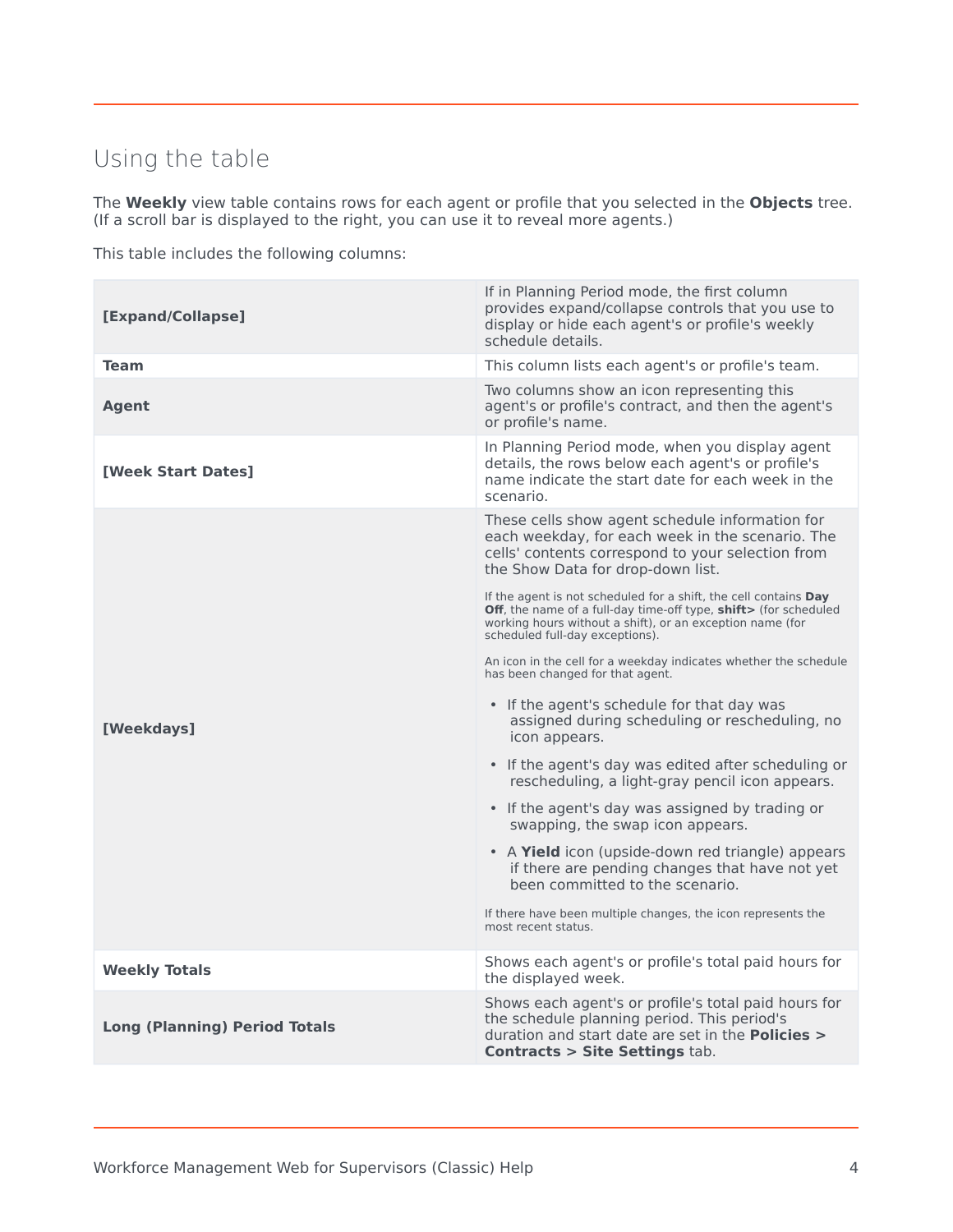The **Weekly Totals** and **Period Totals** boxes below the table show a grand total of the paid hours for all selected agents for the weekly or planning period, respectively.

If you specified the **Week Start Day** setting in the Business units properties, the first weekday becomes the week start day. Otherwise, the first weekday is the one specified in your operating system's regional settings.

## <span id="page-4-0"></span>Customizing the view

To customize the table **Scenario Weekly** view, use these controls at the top of the working pane:

#### <span id="page-4-1"></span>Show data for

From this drop-down list, select what you want to be displayed inside each day's table cell:

| <b>Total Paid Hours</b>              | Total paid time for the day.                                   |
|--------------------------------------|----------------------------------------------------------------|
| <b>Start/End Times</b>               | Start and end times of agents' work.                           |
| <b>Shift or Schedule State Names</b> | Names of agents' assigned shifts and other full-day<br>states. |

#### <span id="page-4-2"></span>Mode

Select one **Week** or **Planning Period** from the **Mode** drop-down list. The table displays data for the selected period. If no schedule planning period was configured or if more than one site is selected on the **Object** pane, then the **Planning Period** option is disabled.

#### <span id="page-4-3"></span>Planning Period mode

The **Scenario Planning Period** mode displays schedules for the entire planning period, even if the scenario range is shorter than the number of weeks in your planning period or if the scenario's date range falls on the boundary between two different planning periods.

In these cases, different shades of white and gray indicate the type of date range that you are viewing.

Planning period color legend:

- **White**—Indicates dates that fall within both the scenario period and the planning period.
- **Light Gray**—Indicates dates that fall within the scenario period but are outside the planning period.
- **Gray**—Indicates dates that fall outside the scenario period but are within the planning period.
- **Dark Gray**—Indicates dates that are outside both the scenario and the planning period.

#### <span id="page-4-4"></span>Filter and sort the schedule data

You can use the following buttons on the **Actions** toolbar (these commands also appear in the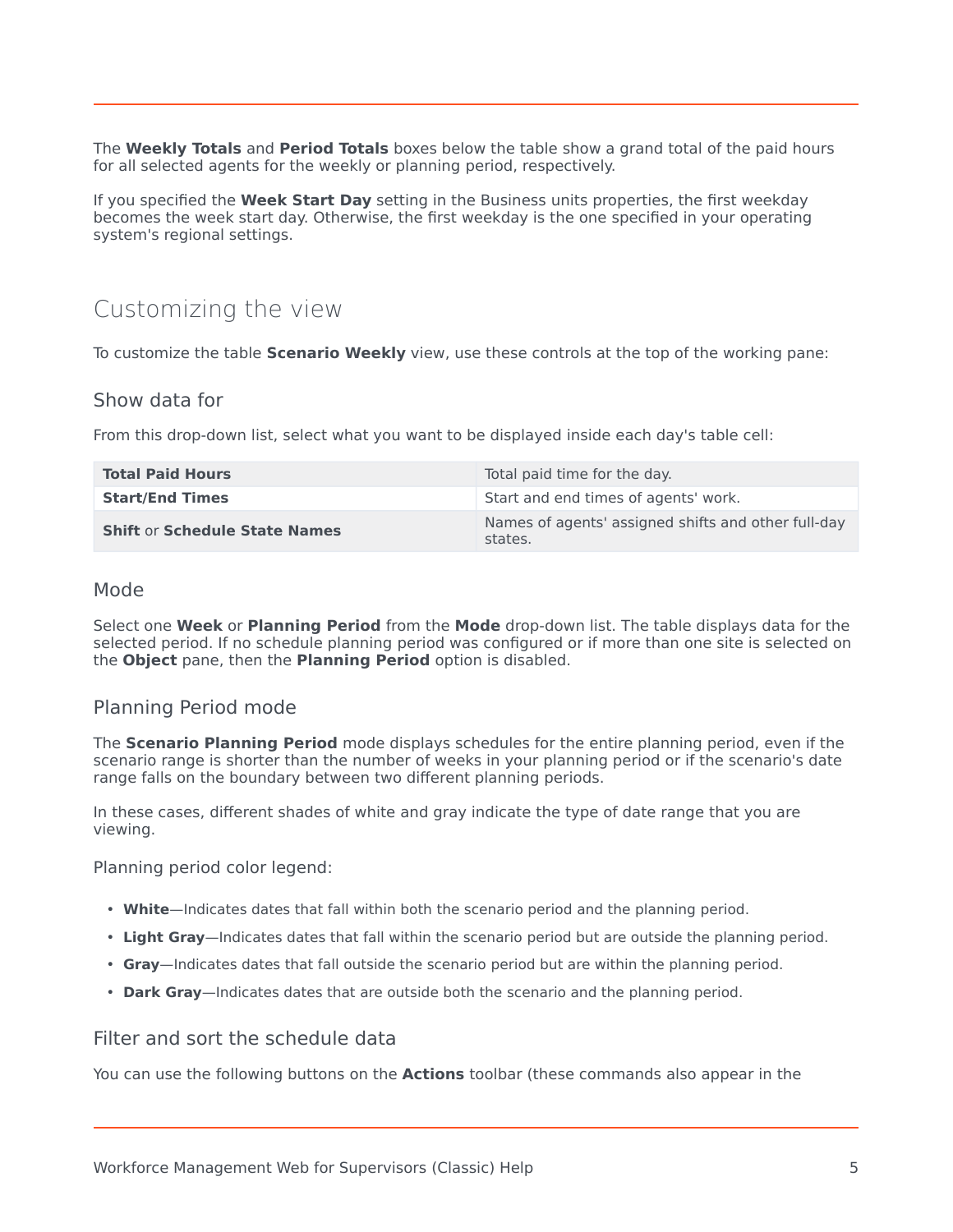**Actions** menu) to further customize the displayed table:

| Options | Opens the Options dialog. Enables you to<br>customize the view by including the Agent Rank<br>and Site Name columns.                                                                                                       |
|---------|----------------------------------------------------------------------------------------------------------------------------------------------------------------------------------------------------------------------------|
| Filter  | Enables you to filter the displayed information by<br>activities and contract types. (If you set a new<br>filter, this immediately refreshes the view.)                                                                    |
| Sort    | Opens the Sorting dialog, which allows sorting by<br>name, owner, sharing, time of creation, time of last<br>modification, scenario start date, or scenario end<br>date. You can sort in ascending or descending<br>order. |

## <span id="page-5-0"></span>Finding agents

To find a specific agent in the **Scenario Weekly** view:

- 1. To search the table for particular agents, select **Find** from the **Edit** menu or press Ctrl + F. **The Find Agents dialog opens. You can search by first or last name.**
- 2. Enter part or all of the agent's name, and then click **OK**. **The Weekly view display shifts to display the table row for the selected agent.**

## <span id="page-5-1"></span>Toolbar: Modifying the schedule

You can use the following buttons on the **Actions** toolbar (or on the **Actions** menu) to modify the displayed schedule scenario:

| <b>Icon</b> | <b>Name</b>             | <b>Description</b>                                                                                                                                                                                          |
|-------------|-------------------------|-------------------------------------------------------------------------------------------------------------------------------------------------------------------------------------------------------------|
| ⊗           | <b>Publish</b>          | Opens the Publish Schedule<br>Wizard, where you can publish a<br>portion of the selected scenario<br>to the Master Schedule, or<br>extract a portion of the Master<br>Schedule to the selected<br>scenario. |
| 嚸           |                         | Opens the Add/Remove Scenario<br>Elements Wizard, where you can<br>Add/Remove schedule elements add activities, and add or remove<br>agents, for the current schedule<br>scenario.                          |
| ħ           | <b>Build schedule</b>   | Opens the Schedule Build Wizard,<br>which builds a complete schedule<br>for the selected site.                                                                                                              |
| 瓺           | <b>Rebuild schedule</b> | Opens the Schedule Rebuild<br>Wizard, where you can modify                                                                                                                                                  |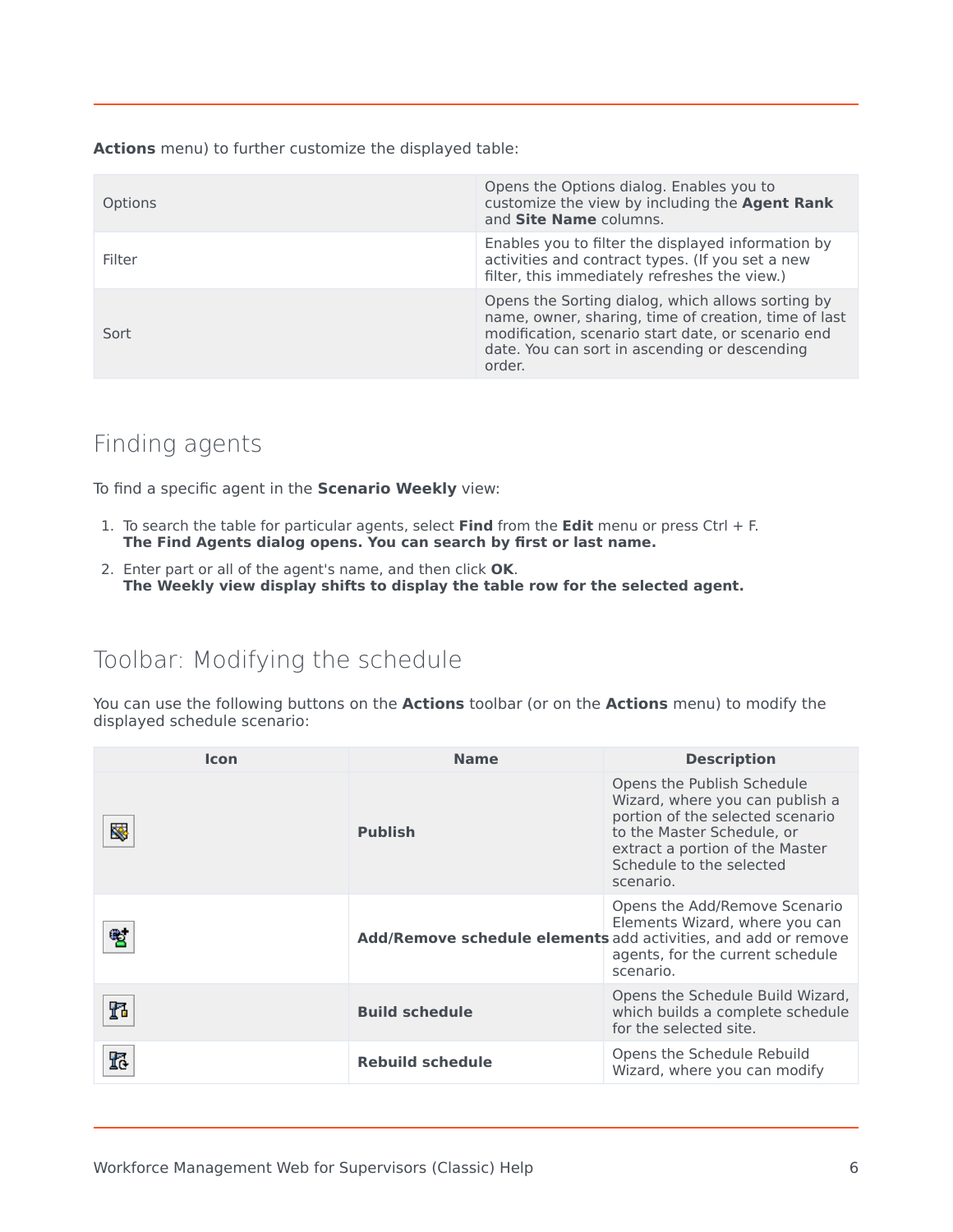| Icon | <b>Name</b>                 | <b>Description</b>                                                                                                                                                                                                                                                                  |
|------|-----------------------------|-------------------------------------------------------------------------------------------------------------------------------------------------------------------------------------------------------------------------------------------------------------------------------------|
|      |                             | and rebuild schedules, while<br>optionally leaving intact any<br>agent schedules that you have<br>edited since the last build/<br>rebuild.                                                                                                                                          |
| h    | Re-build intra-day schedule | Opens the Intra-Day Schedule<br>Rebuild Wizard to rebuild an<br>Intra-Day schedule for a specific<br>day or time period for a site,<br>team, or agent.                                                                                                                              |
| Ð    | <b>Validate schedule</b>    | Opens the Review Messages<br>window which lists scheduling<br>warnings for a selected site.<br>Warnings will only be visible if<br>you have built a schedule for this<br>scenario already, and you chose<br>to save any warnings that were<br>generated.                            |
| 丐    | Close                       | Closes the open scenario (and<br>prompts you to save unsaved<br>data).                                                                                                                                                                                                              |
| 挂    | <b>Options</b>              | Opens the Options dialog box.<br>Enables you to select/de-select<br>the Agent Rank and Site Name<br>columns.                                                                                                                                                                        |
| ç    | <b>Filter</b>               | Opens the Filter dialog. Enables<br>you to filter the displayed<br>information according to<br>activities and contract types. (If<br>you set a new filter, this<br>immediately refreshes the view.)                                                                                 |
| 鉞    | Sort                        | Opens the Sorting dialog. Here<br>you can sort schedules by Site<br>name, Team Name, Contract,<br>Agent Name (first or last), or<br>Agent Rank. You can then sort<br>agents by First name or Last<br>name, and you can sort the<br>entire list by ascending or<br>descending order. |
|      |                             | Tip<br>Agent Rank sorts in apparent<br>reverse order due to limitations<br>imposed by multi-sorting by both<br>agent name and rank.                                                                                                                                                 |
| 魯    | <b>Swap</b>                 | Opens the Swap Agent Schedules<br>Wizard window, which enables<br>you to swap two agents'<br>schedules.                                                                                                                                                                             |
| 醪    | <b>Insert Multiple</b>      | Opens the Insert Multiple Wizard,<br>which enables you to add                                                                                                                                                                                                                       |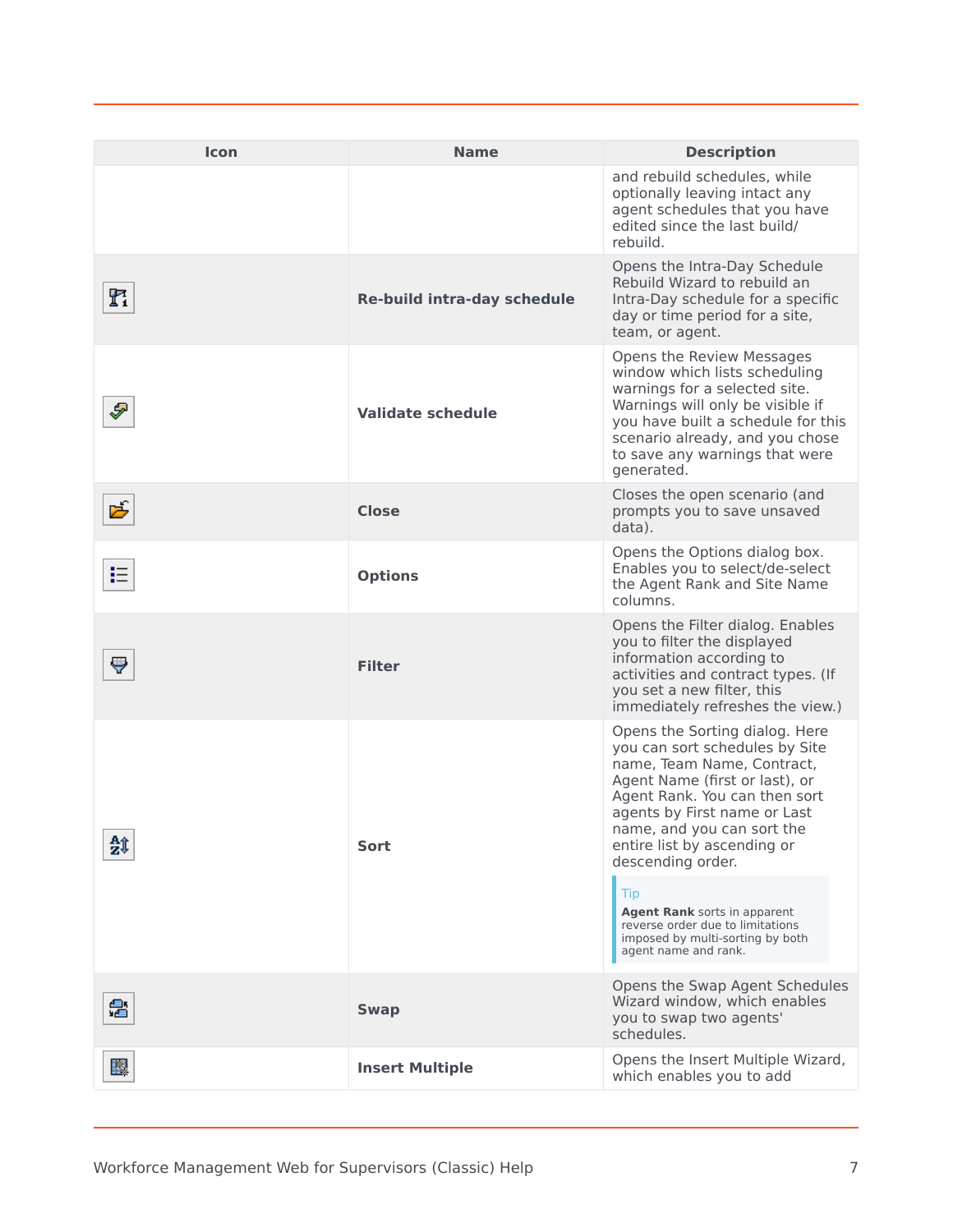| <b>Icon</b> | <b>Name</b>                     | <b>Description</b>                                                                                                                                                                                 |
|-------------|---------------------------------|----------------------------------------------------------------------------------------------------------------------------------------------------------------------------------------------------|
|             |                                 | multiple items to the scenario at<br>one time.                                                                                                                                                     |
| 談           | <b>Delete Multiple</b>          | Opens the Delete Multiple<br>Wizard, which enables you to<br>remove multiple items from the<br>scenario at one time.                                                                               |
| 璽           | <b>Commit/Rollback Multiple</b> | Opens the Commit/Rollback<br>Multiple Wizard, which enables<br>you to insert pending changes<br>into the schedule scenario or to<br>remove them and return the<br>scenario to its former settings. |
|             | <b>Meeting Scheduler</b>        | Opens the Meeting Scheduler,<br>which enables you to schedule<br>meetings to already built<br>scenarios for selected agents.                                                                       |

## <span id="page-7-0"></span>Options dialog

Use the **Options** dialog to configure the data that is shown on the **Weekly** view or **Master Weekly** view.

Open the **Options** dialog by clicking **Options** in the **Actions** toolbar or selecting **Options** in the **Actions** menu.

To configure options on the **Options** tab:

• Select the **Show agents with granted and scheduled rotating pattern or any other calendar preference** check box.

When the check box is selected, the grid shows the schedule days that contain such an item. A red check box and **Agent** icon appears in the leftmost column (labeled "**!**") for every agent who meets these conditions.

### Tip

You can use this tool to learn whether an agent was given a schedule based on a schedule preference, which might influence your decision to modify this agent's schedule. This icon is displayed only if the agent was given a rotating pattern or preference (such as for time off) as a result of building a schedule. If an agent's schedule is manually edited to give him or her one of his or her preferences, or a schedule from a rotating pattern, then the icon will not be displayed.

To configure options on the **Columns** tab:

• Select **Agent Rank** to add a column to the **Weekly View** grid that displays an agent's **Rank value**.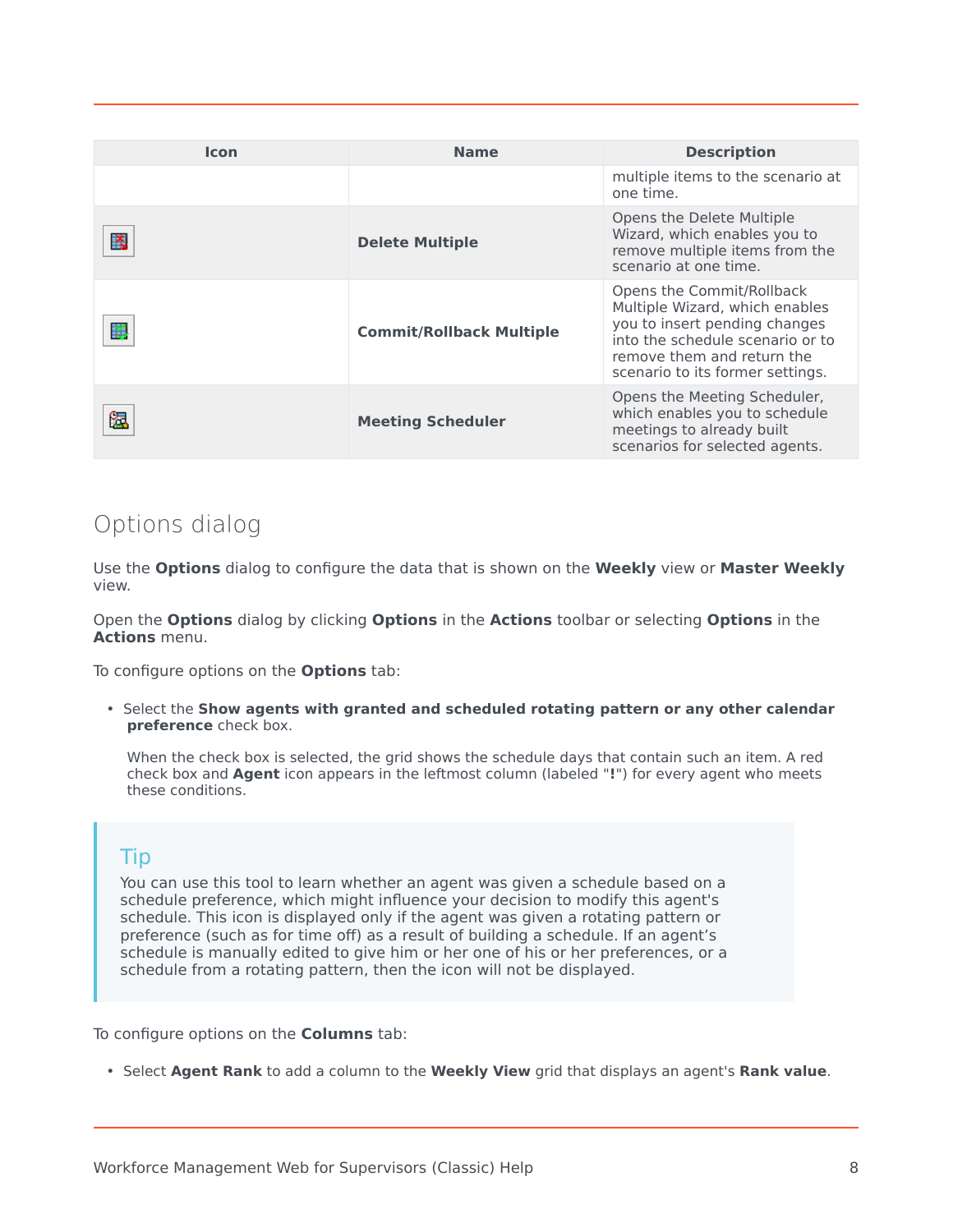• Select **Site Name** to display the **Site** column.

## <span id="page-8-0"></span>Schedule filter

Applies to these modules: **Weekly**, **Intra-Day**, **State Group Totals**, **Profiles/Bidding**.

Use the **Filter** dialog box to control the activities and contracts that are displayed within the selected site:

- 1. In any of these views— **Weekly**, **Intra-day**, **State Group Totals**, or **Profiles/Bidding**—click the **Filter** button on the **Actions** toolbar. The **Filter** dialog box opens.
- 2. Click the **Agent Properties** tab.
- 3. In the **Contracts** list, select the check boxes for contracts that you want to display, from a tree of BUs, sites, and contracts. Clear the check boxes for contracts that you want to hide.

By default, all contracts are selected.

4. Select or clear the check box **Include agents with matching secondary skills**, to specify that the main view includes agents who also match according to their secondary skills and activities.

Tip This check box is not available from the **Schedule State Group Totals** view.

- 5. Click the **Schedule States** tab.
- 6. To filter agents that will be displayed within the selected site:
	- If you are in the **Weekly**, **Intra-Day**, or **Profiles/Bidding** module, select **Filter Using Following Schedule States** and then, select one (or all four schedule states: **Activities**, **Meetings**, **Marked Time**, and **Shifts**). Each portion of this tree includes the current business unit, site(s), and the appropriate objects (activities, meetings, marked times, or shifts).
	- If you are in the **State Group Totals** module, this tab contains the **Schedule State Groups** list. Select the check boxes for groups that you want to display. Clear the check boxes for any groups that you want to hide. By default, all objects are selected.
- 7. Select the check boxes for objects that you want to display. Clear the check boxes for objects that you want to hide.
- 8. Click **OK**.

The view is now filtered according to your selection. If you have filtered a scenario view, this filter remains in effect until you close the scenario. However, if you select another site and then click the **Filter** button, the **Filter** dialog box reopens with its default settings.

<span id="page-8-1"></span>Sorting dialog